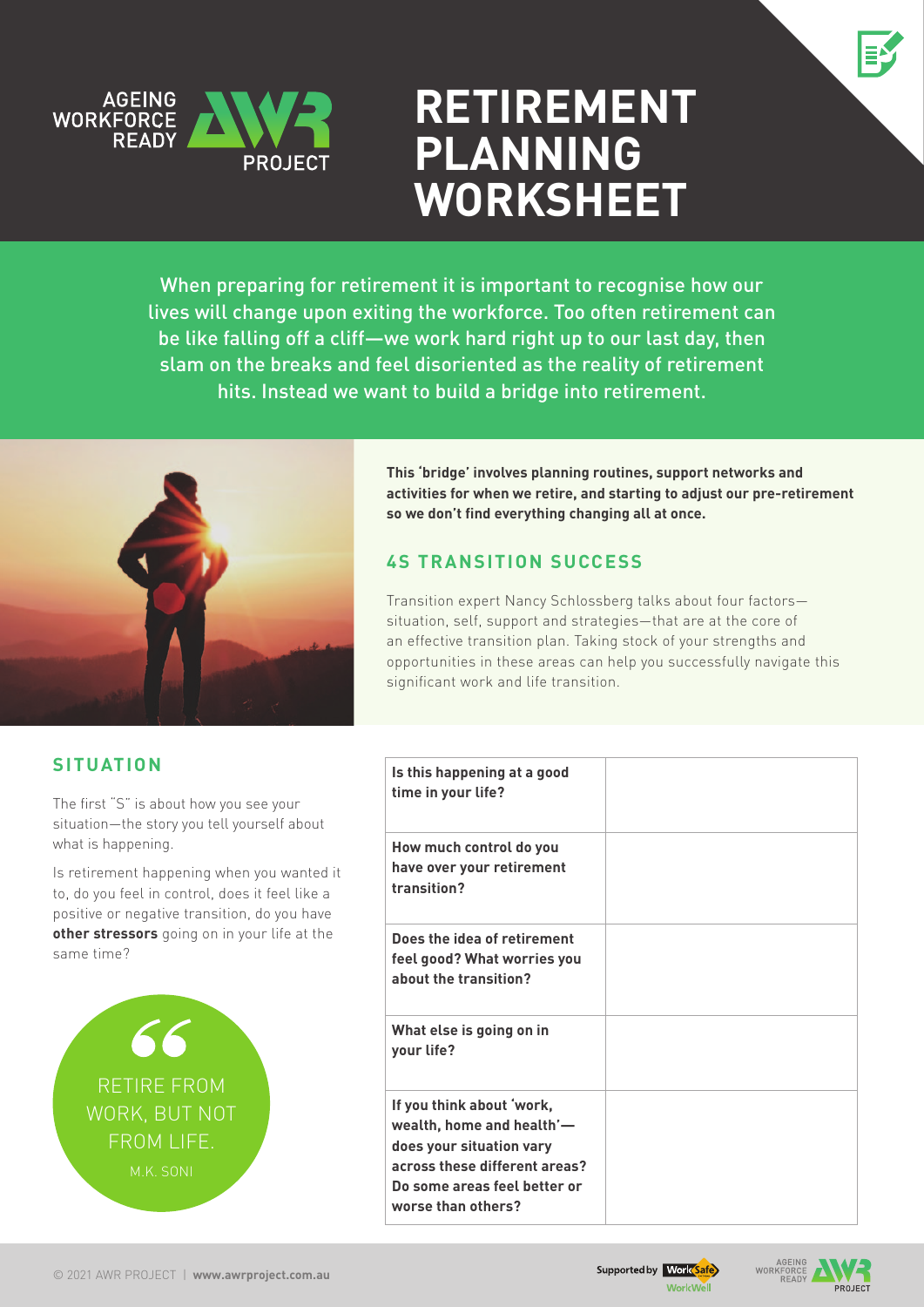| <b>SELF</b><br>This "S" is about the strengths, experience,<br>and doubts you bring to your situation. | What strengths do you have<br>that will help me transition<br>to retirement?     |  |
|--------------------------------------------------------------------------------------------------------|----------------------------------------------------------------------------------|--|
| 66                                                                                                     | What experience have you<br>had with similar transitions<br>that could help now? |  |
| <b>RETIREMENT IS</b><br>WONDERFUL IF YOU HAVE<br>TWO ESSENTIALS-MUCH                                   | Do you see yourself as a<br>resilient and optimistic sort<br>of person?          |  |
| TO LIVE ON AND MUCH<br>TO LIVE FOR.<br><b>UNKNOWN</b>                                                  | How do you usually respond<br>to challenging or stressful<br>situations?         |  |

## **Support**

| Support networks help in tangible ways,<br>through guidance and advice, and by helping us<br>to cope better.                                                                                                                                                                                                                                                        | <b>AFFECTION:</b><br>Who offers you love and<br>respect?                                                                                   |  |
|---------------------------------------------------------------------------------------------------------------------------------------------------------------------------------------------------------------------------------------------------------------------------------------------------------------------------------------------------------------------|--------------------------------------------------------------------------------------------------------------------------------------------|--|
| There are three types of support and it is<br>important to get the right kind of support from<br>the right kind of people.                                                                                                                                                                                                                                          |                                                                                                                                            |  |
| In retirement our support networks are often<br>interrupted. The workforce is a significant<br>source of social relationships for many<br>people, and leaving work can result in a loss<br>of connection with others. In addition, moving<br>house, declining health, and different routines                                                                        | <b>AFFIRMATION:</b><br>Who agrees with you and<br>backs your actions?                                                                      |  |
| can impact our support networks.<br>On the other side of the coin, we can be part of<br>other people's support networks. When we retire<br>people may make assumptions about how we<br>will be supporting them.                                                                                                                                                     | <b>ASSISTANCE:</b><br>Who provides practical<br>help, advice, information<br>(includes professionals and<br>organisations)                 |  |
| For example, our children may want us to be<br>more involved as grandparents, the sporting<br>club may think we can now take on a committee<br>role, or our friends may be making plans for all<br>the leisure time we now have. It can help to be<br>prepared to have these conversations, and to<br>know how much time and support you want to<br>give to others. | If during this activity you<br>realised you have gaps<br>in your support network,<br>think about where and how<br>you can fill those gaps. |  |
| Think about support network and the connections<br>you want to foster, renew and create.                                                                                                                                                                                                                                                                            |                                                                                                                                            |  |